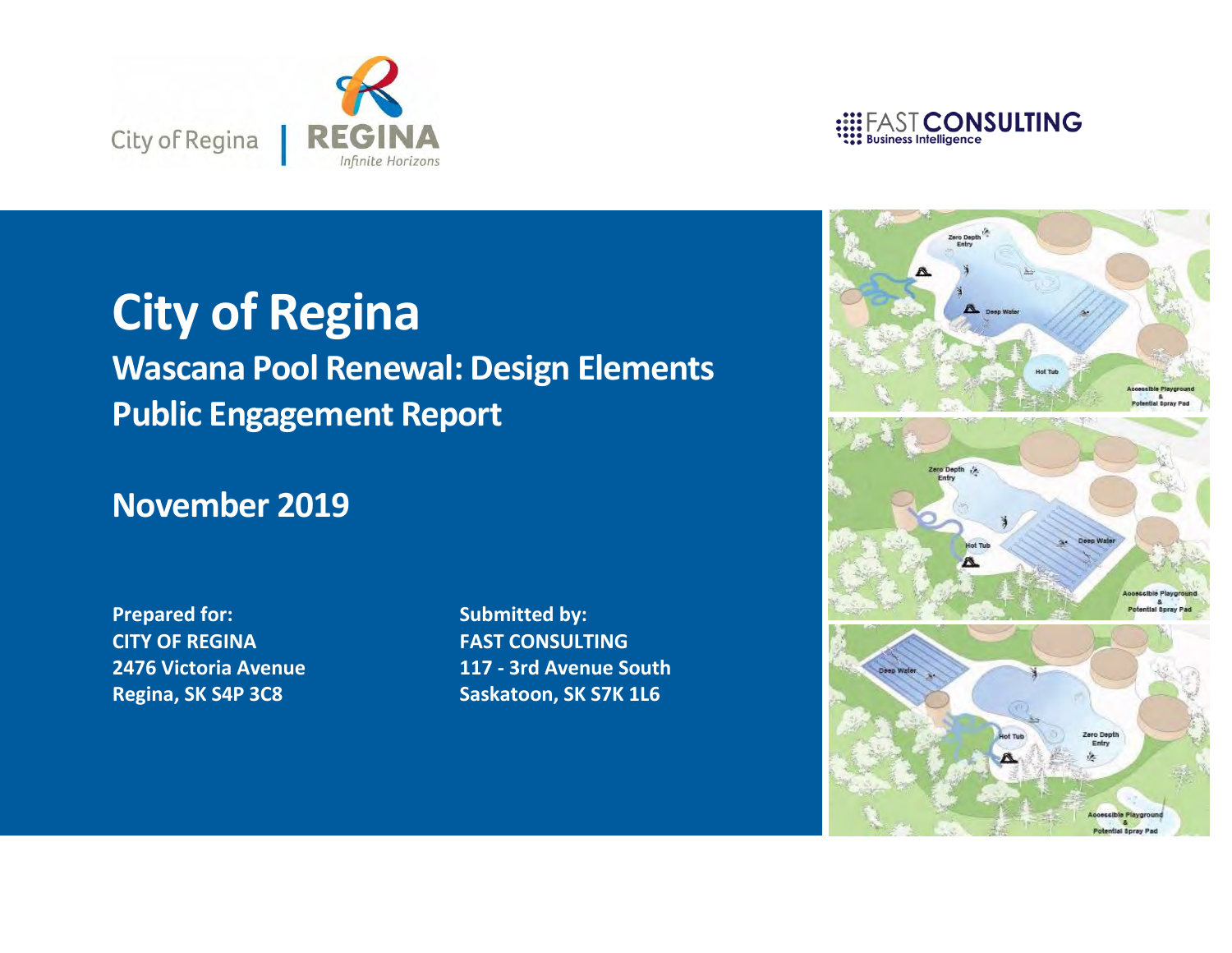## **Contents**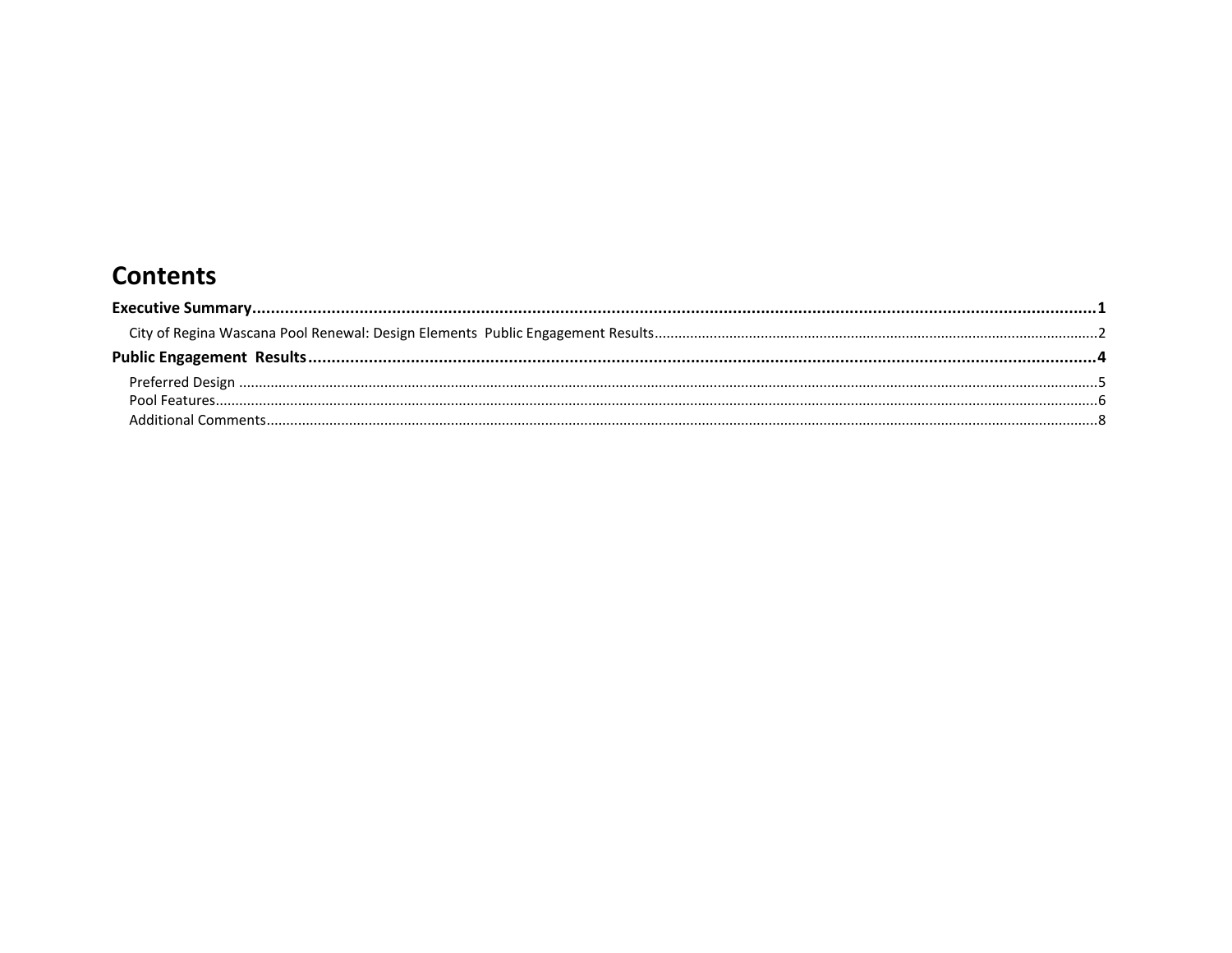**City of Regina Wascana Pool Renewal : Design Elements Public Engagement Report**

## **Executive Summary**

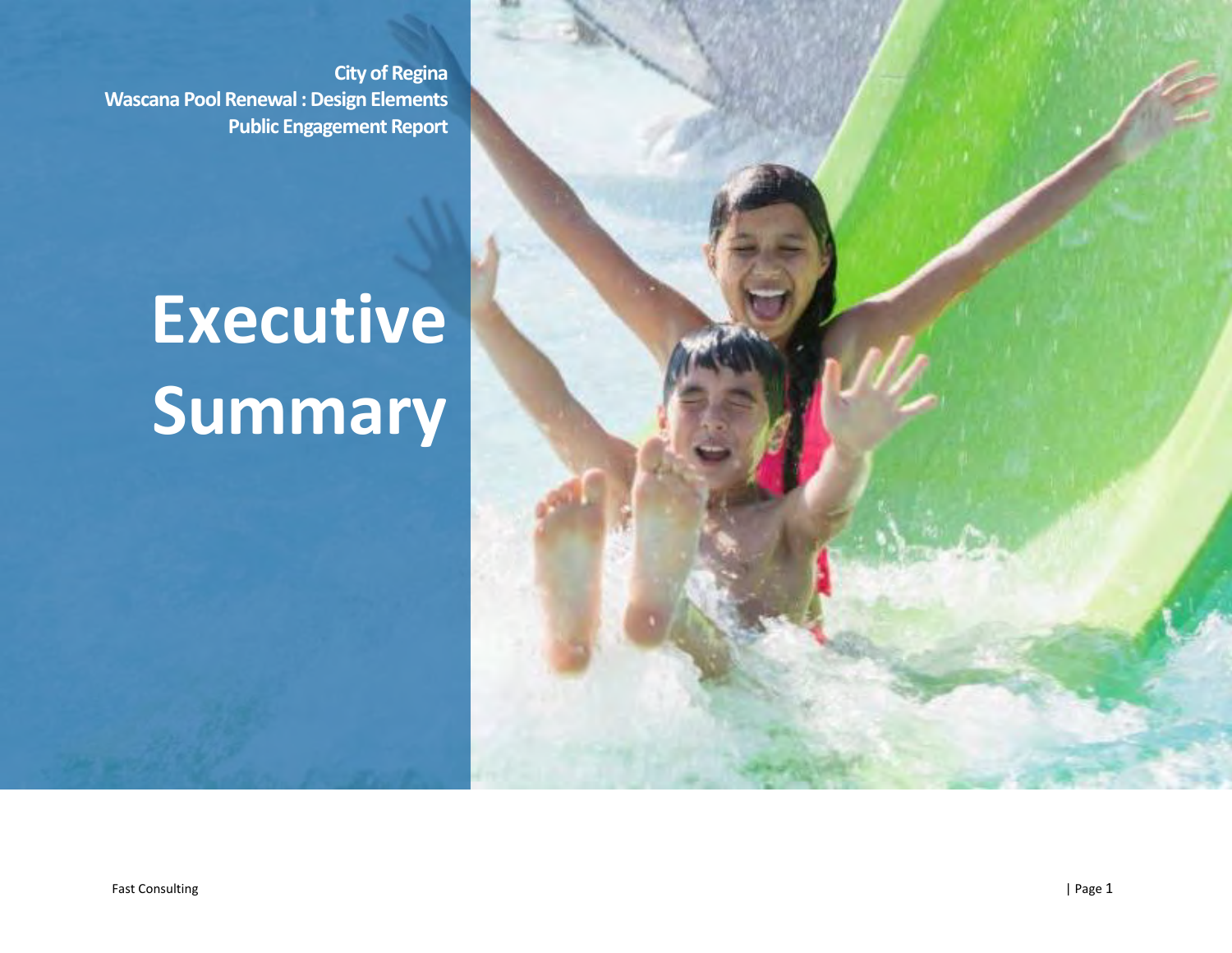## <span id="page-3-0"></span>**City of Regina Wascana Pool Renewal: Design Elements Public Engagement Results**

For the past 70 years, Wascana Pool has been part of the summer park experience for Regina residents. To gather ideas on how a renewed pool can best meet the needs of Regina residents in the future, the City launched a public online survey and consultation with stakeholders in June 2019. That consultation identified recreation activities as a top priority and fitness activities as a second priority.

A second consultation was initiated in October / November to collect public feedback on specific design elements. An online questionnaire was live on the Regina.ca website from October 29th to November 14<sup>th</sup>, 2019. A public open house was held on November 12<sup>th</sup>.

A total of 5,313 people responded to the survey and completed at least some portion of the design elements questionnaire. This includes feedback gathered from 94 respondents who attended the open house on November 12<sup>th</sup>. Results of the engagement are presented in this report.

#### **Preferred Design**

- Of the three designs presented, most respondents (53%) prefer the separate lap and leisure pool design.
- The preference for a separate lap and leisure pool is more pronounced among the open house participants—71% say they prefer this design.

#### **Pool Features**

- Survey respondents are likely to use a variety of features in the new pool design. Overall, the large majority of respondents are likely to use a hot tub (78%), lazy river (76%), waterslide exiting into pool (73%), waterslide not exiting into pool (71%), spray features (68%), thrill features such as a climbing wall and zip line (61%) and finally lane swimming (53%).
- However, open house respondents strongly favour lane swimming (92%) and show little likelihood of using additional features, with the exception of the hot tub (53%).

#### **Additional Comments**

Approximately one third of those who participated in the engagement questionnaire had additional comments to share with the City of Regina for consideration in finalizing the design of Wascana Pool. The tone of the open end response is generally positive. As a general observation, respondents who provide additional comments tend to express sentiments that fall into the following broad categories.

Some respondents suggest it is important to have outdoor activities available in the city despite our short summers and would like the City to consider including many of the features presented in the survey in the renewed pool.

Some respondents are pleased to see that Wascana Pool is being renewed and upgraded but are also cautious about how expanding the footprint to accommodate the upgrade might impact the park.

Some respondents expressed concern about investing in an outdoor pool given the short summer season and feel the City should consider an indoor facility instead.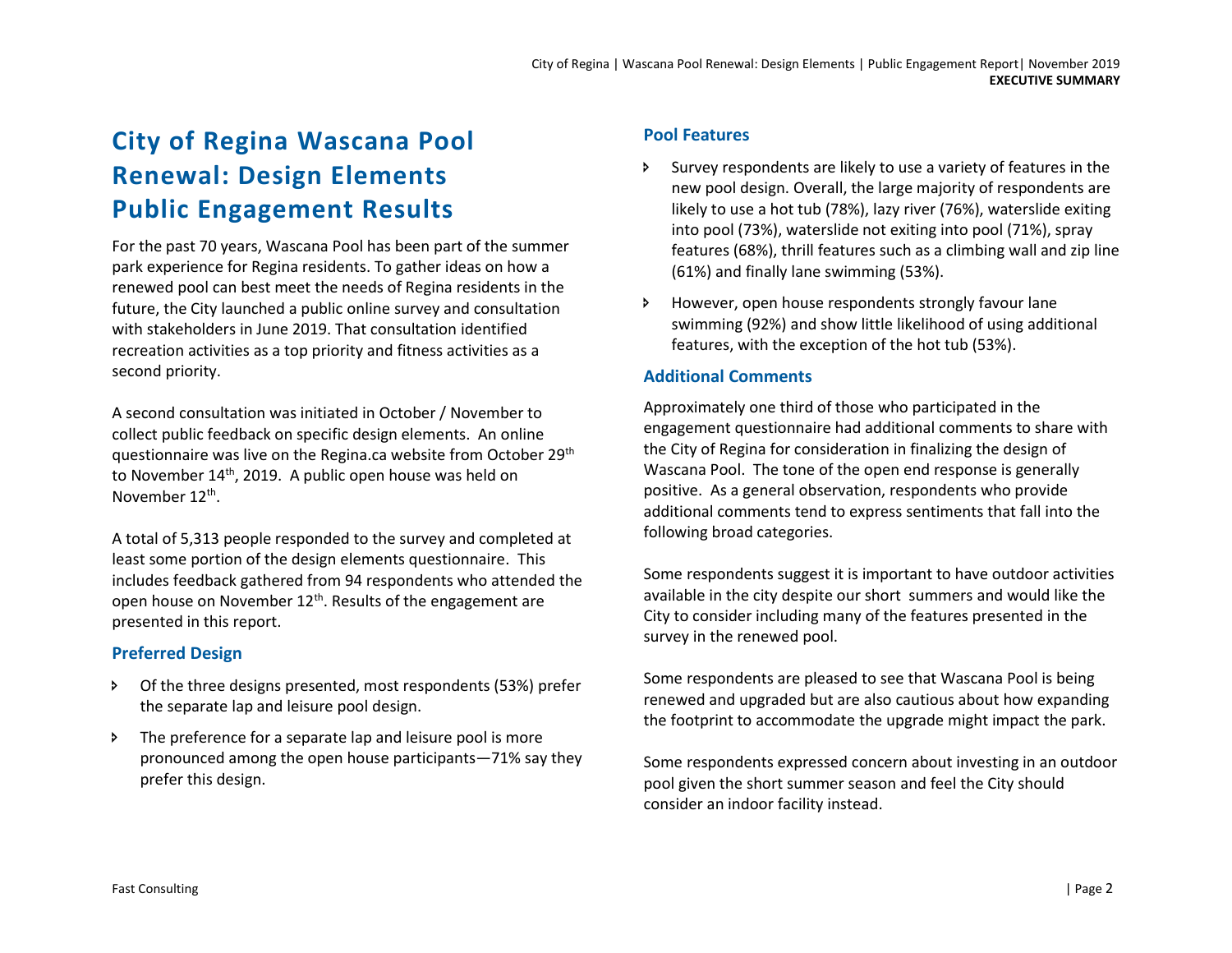Some respondents would like to see a renewed pool include 50 metre swim lanes and a deep tank to ensure it supports fitness activities and recreational activities such as diving, water polo and, in some cases, the potential for competitive events.

The sentiments observed in additional open end comments are not always mutually exclusive, nor are they quantifiable in terms of defined segments. However, all responses were reviewed and categorized into themes and are presented in the report.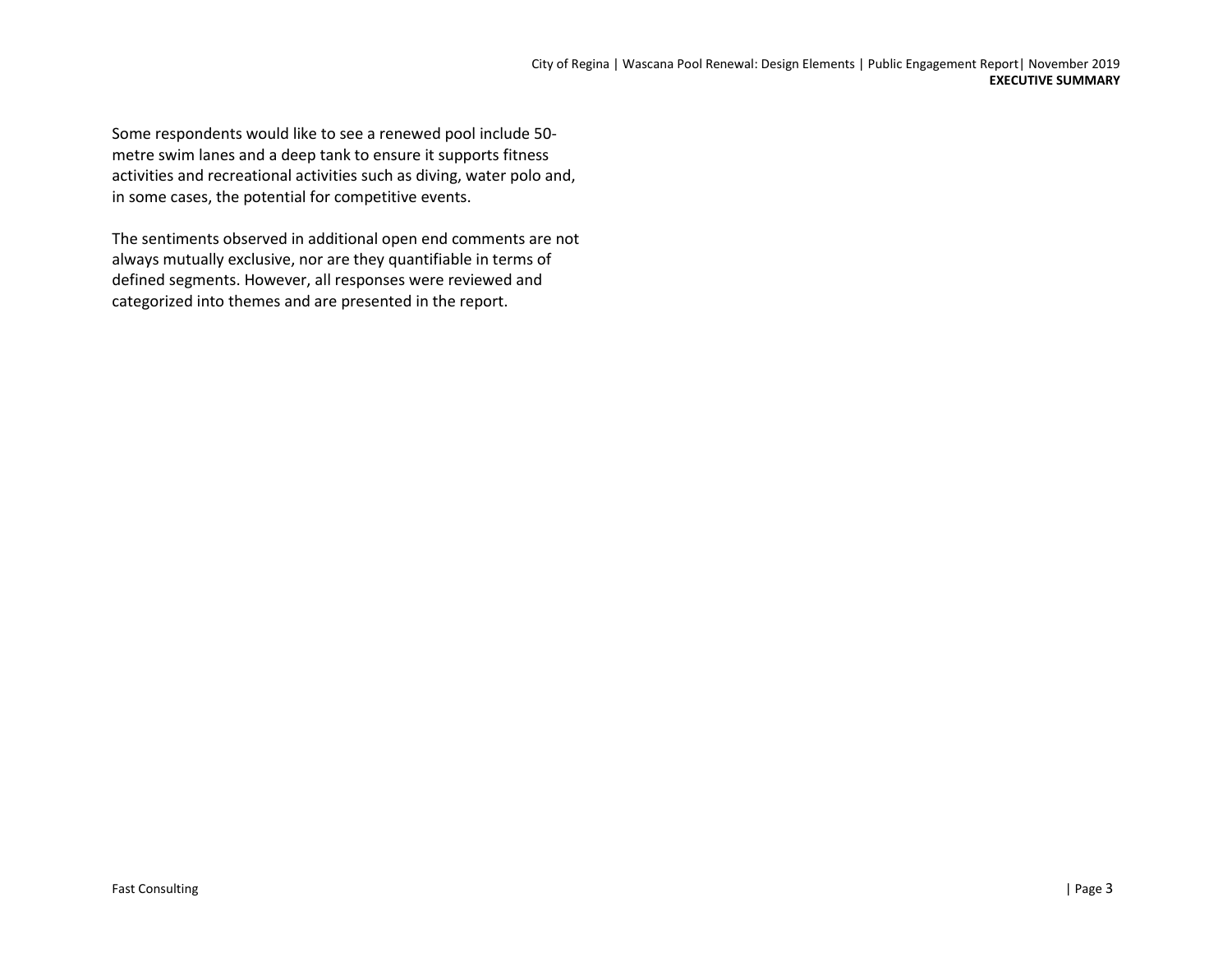**City of Regina Wascana Pool Renewal : Design Elements Public Engagement Report**

# **Public Engagement Results**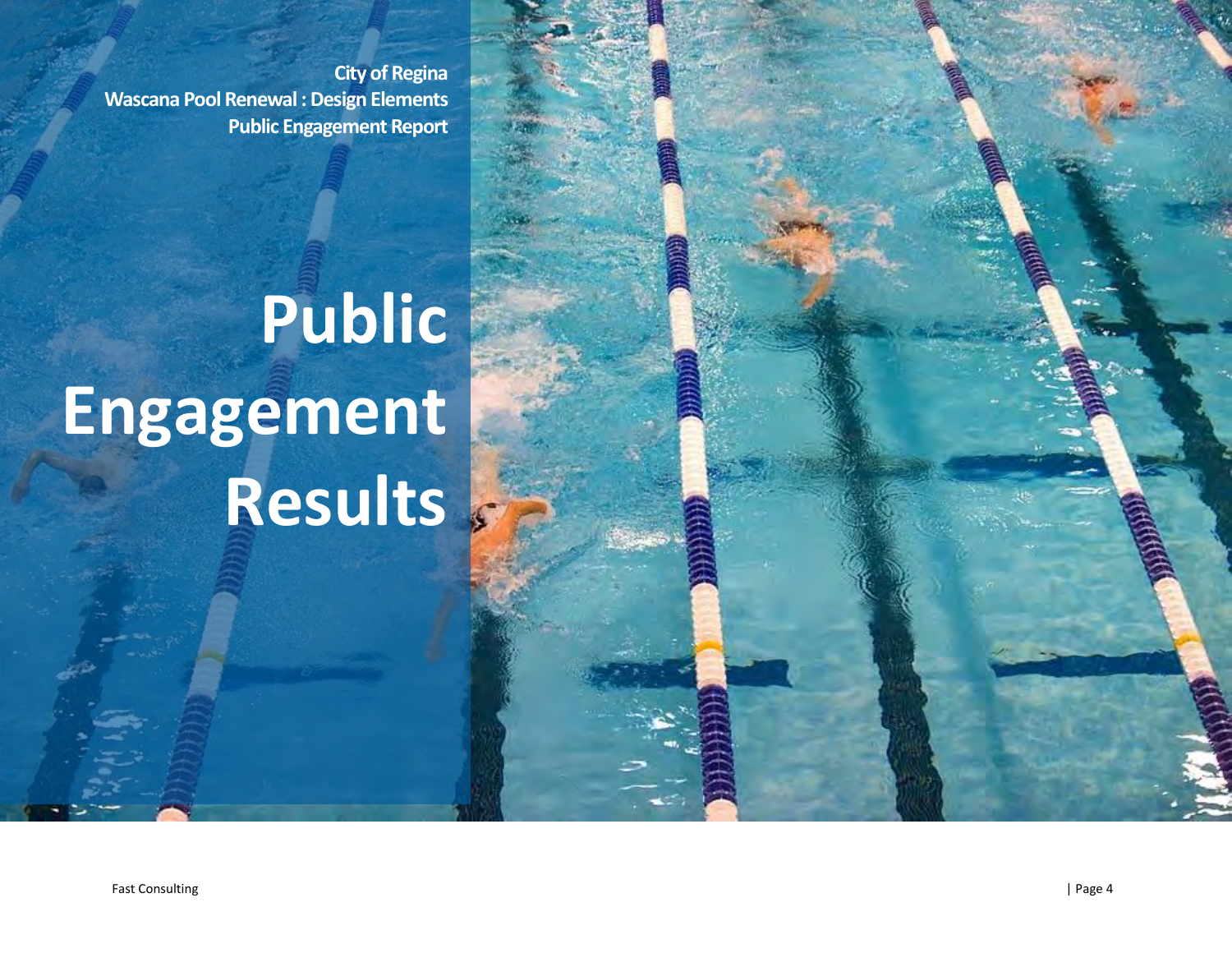#### **Separate Lap & Leisure Pools**



#### **Combined Lap & Leisure Pool**



*Provides the most options for leisure activity while including a 25-metre lap area. The lap area can be used for fitness, sport and leisure activities. Water temperature will be consistent throughout the pool.*

*Leisure pool has more recreation activities. The 25-metre lap pool can be used for fitness, sport and leisure activities. This* 

*temperature control to meet varying needs.*

#### **Semi-Combined Lap & Leisure Pool**



*Features a 25-metre lap pool and smaller leisure pool with a few options for recreation features. The lap pool can be used for fitness, sport and leisure activities. Water temperature may be controlled slightly between the two pools.*

### <span id="page-6-0"></span>**Preferred Design**

*The previous public online survey and consultation with stakeholders identified recreation activities as a top priority and fitness activities as a second priority. We are now looking for public feedback on specific design elements.*

*Q. The design concepts show different pool configurations. Which is your preferred pool type?*



- Of the three designs presented, most respondents (53%) prefer the separate lap and leisure pool design.
- The preference for a separate lap and leisure pool is more pronounced among open house participants—71% say they prefer this design.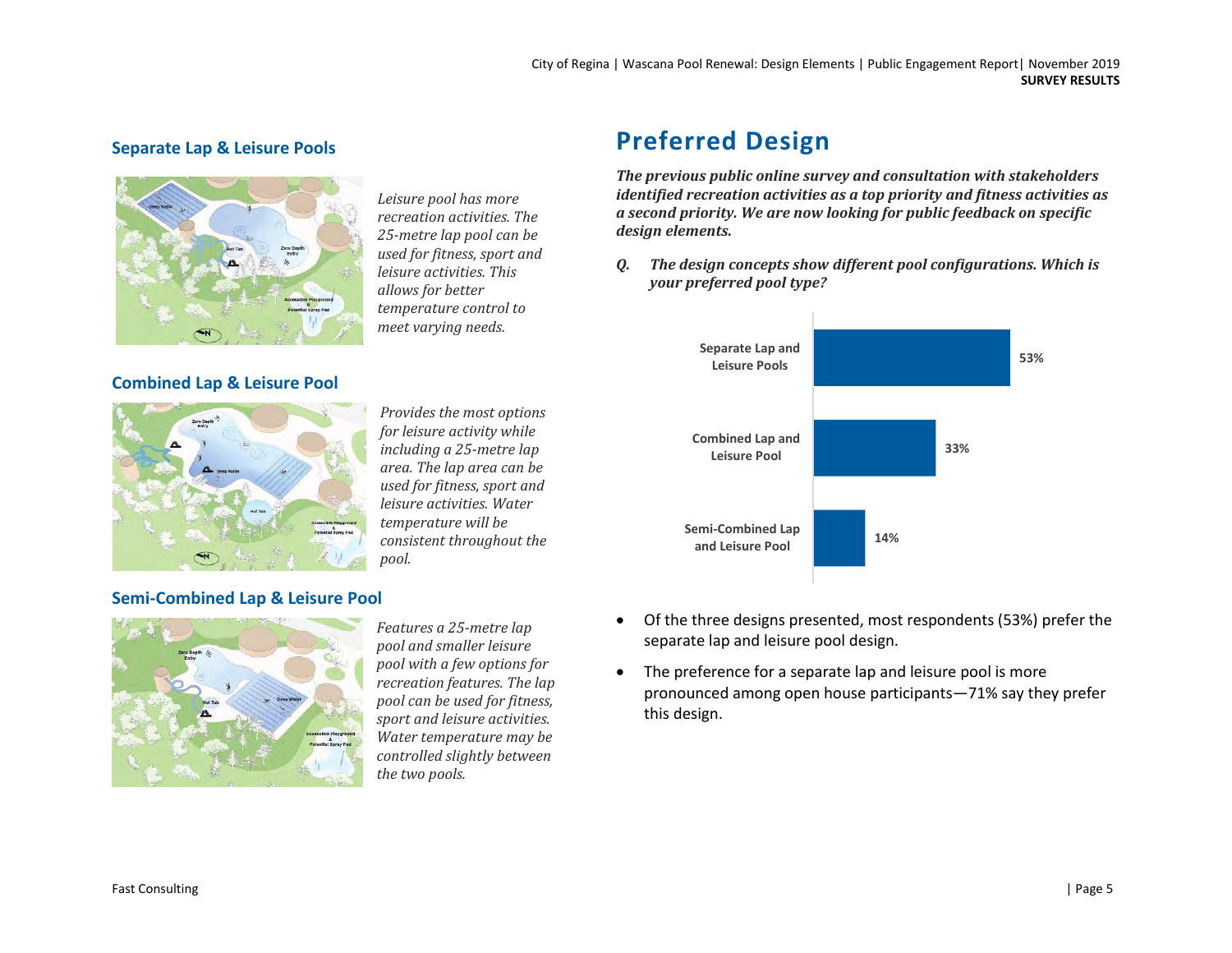## <span id="page-7-0"></span>**Pool Features**

- *Q. All design concepts can provide a variety of features, regardless of pool type. How likely are you or your family to use the following features?*
- 53% of all survey respondents say they're likely to use lane swimming at the new Wascana Pool, while 47% are unlikely to do so.
- It is noted that 92% of open house respondents say they are likely to use lane swimming, with the large majority (82%) indicating 'very likely.'
- 73% of all respondents are likely to use a waterslide exiting into the pool, including half (50%) very likely to do so.

#### **Lane swimming**



#### **16% 11% 23% 50% Very unlikely Not likely Likely Very likely**



#### **Waterslide not exiting to pool**

**Waterslide exiting to pool**

• 71% of all respondents are also likely to use a waterslide *not* exiting into the pool, with half (50%) very likely to do so.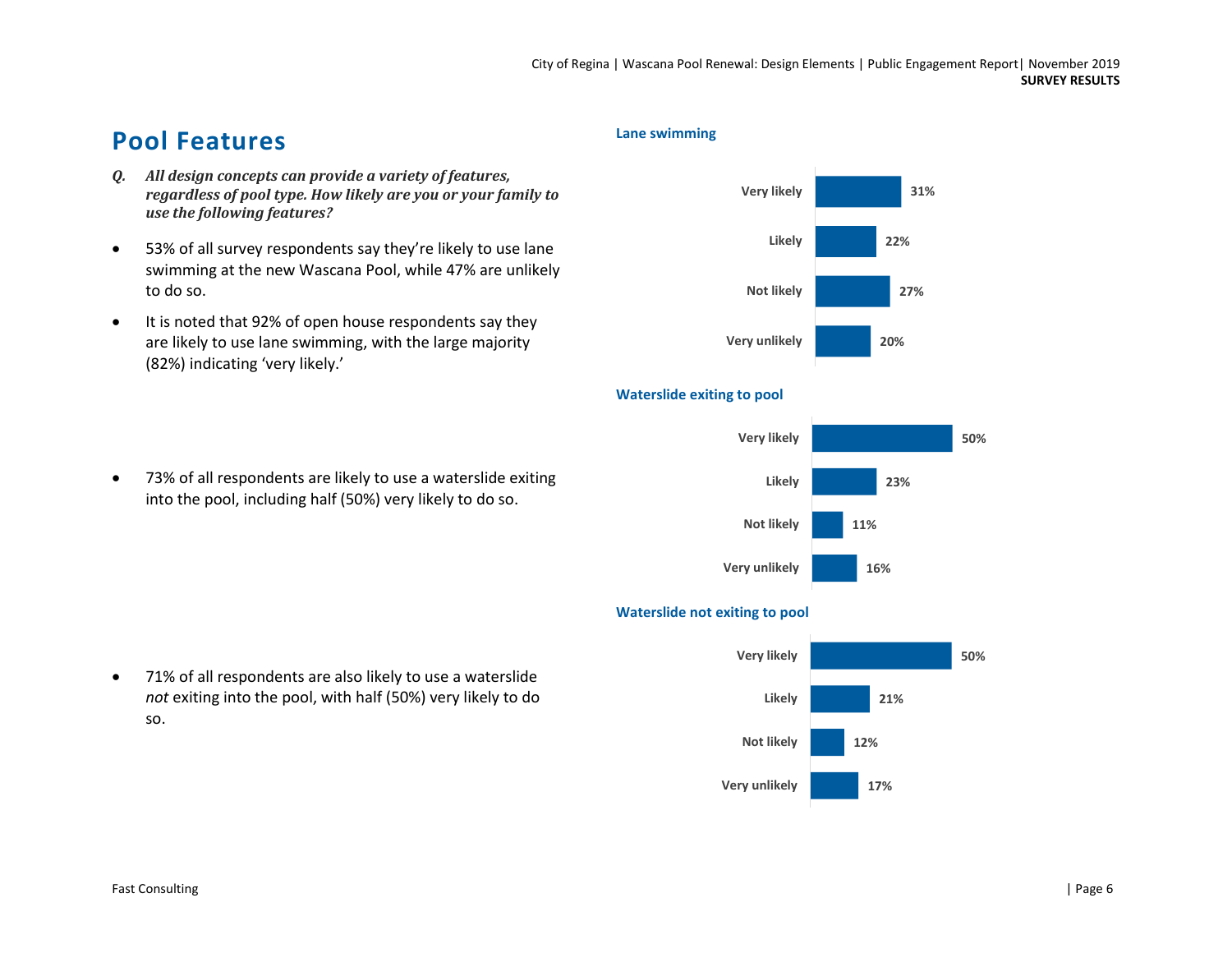- *Q. How likely are you or your family to use the following features?*
- 68% of all respondents are likely to use spray features at the new Wascana Pool.

• 78% of all respondents are likely to use a hot tub at the new Wascana Pool.



#### **Hot tub**



**Lazy river**



• 76% of all respondents are likely to use a lazy river feature at the new Wascana Pool.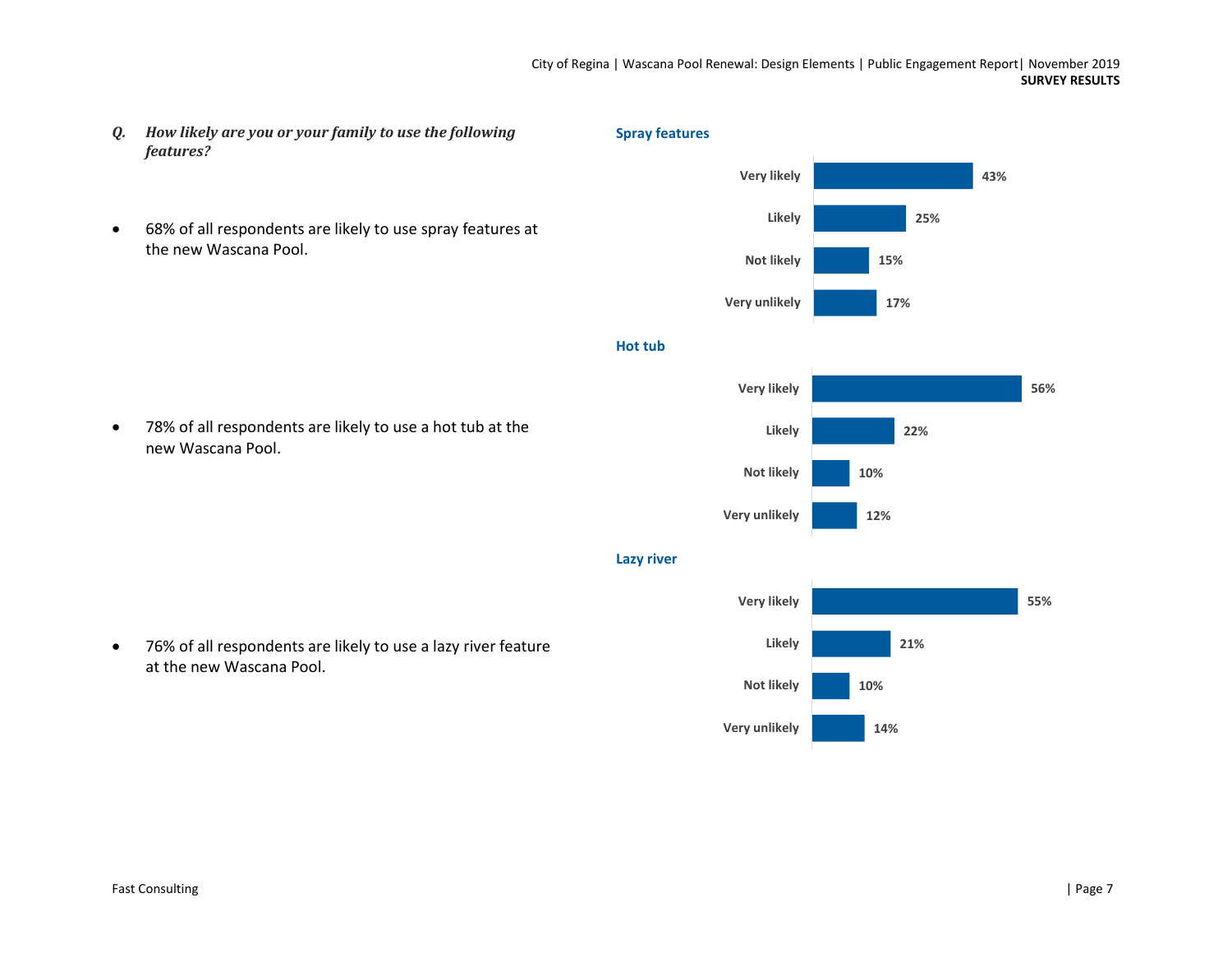**Thrill features (e.g. climbing wall, zip line)**



• 61% of all respondents are likely to use thrill features at the new Wascana Pool, such as a climbing wall and zip line, while 40% are unlikely to do so.

Few open house respondents indicate they are likely to use any of the pool features noted in the survey other than lane swimming (92%) and hot tub (53%).

### <span id="page-9-0"></span>**Additional Comments**

*Q. Is there anything else you would like the City to consider in finalizing the pool design?*

Approximately one third of those who participated in the engagement questionnaire had additional comments for the City to consider in finalizing the design of Wascana Pool. The tone of the open end comments is generally positive. As a general observation, respondents who provide additional comments tend to express sentiments that fall into the following broad categories.

Some respondents suggest it is important to have outdoor activities available in a city with such short summers, and they would like the City to consider including many of the features presented in the survey in the new pool.

Some respondents are pleased that Wascana Pool is being renewed and upgraded, but at the same time, are cautious about expanding the footprint and how the upgrade might impact the park. These respondents mention concerns about loss of trees in the park to accommodate a renewed pool, noise levels in the park and parking issues. They are less likely to want additional features because of their potential impact on the park. Some mention that features like waterslides can also become compromised and expensive to maintain when not in use for the winter season.

Some respondents are concerned that the short summer season does not align with having an outdoor pool, and the City should consider an indoor facility instead.

Some respondents would like to see a renewed pool include 50-metre swim lanes and a deep tank to ensure it supports fitness and recreational activities, such as diving, water polo, and in some cases, the potential for competitive events.

The sentiments observed in additional open end comments are not always mutually exclusive, nor are they quantifiable in terms of defined segments. However, all of the response has been reviewed and categorized into themes and presented on the following page.